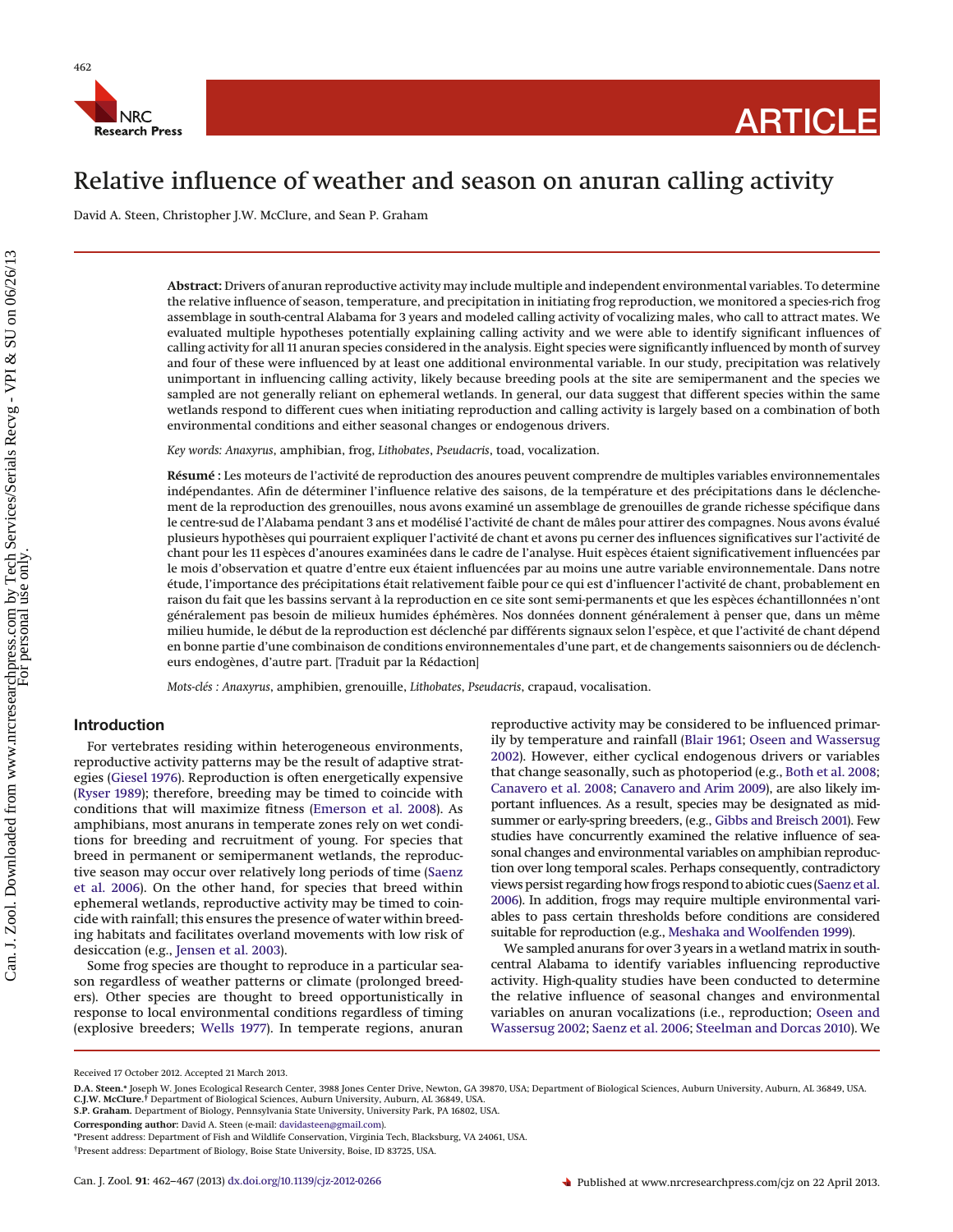<span id="page-1-0"></span>

|            | Table 1. Models (and associated hypotheses) used to describe anuran calling activity within four wetlands of Tuskegee National Forest, Alabama, |  |  |  |  |
|------------|-------------------------------------------------------------------------------------------------------------------------------------------------|--|--|--|--|
| 2007–2009. |                                                                                                                                                 |  |  |  |  |

| Model                                    | Hypothesis                                                                                                    |
|------------------------------------------|---------------------------------------------------------------------------------------------------------------|
| <b>Null</b>                              | Calling activity does not change along with recorded variables                                                |
| Year                                     | Calling activity is different between years                                                                   |
| Month                                    | Calling activity increases or decreases during the year                                                       |
| Month <sup>2</sup>                       | Calling activity peaks during the year                                                                        |
| Mean monthly temperature                 | Calling activity varies due to mean daily temperature within a month                                          |
| Monthly precipitation                    | Calling activity varies due to total monthly precipitation                                                    |
| Daily temperature                        | Calling activity varies due to temperature on day of survey                                                   |
| Daily precipitation                      | Calling activity varies due to precipitation on day of survey                                                 |
| Month + daily temperature                | Calling activity increases or decreases during the year and also varies due to temperature on day of survey   |
| Month + daily precipitation              | Calling activity increases or decreases during the year and also varies due to precipitation on day of survey |
| Month <sup>2</sup> + daily precipitation | Calling activity peaks during the year and also varies due to precipitation on day of survey                  |
| Month <sup>2</sup> + daily temperature   | Calling activity peaks during the year and also varies due to temperature on day of survey                    |
| Time                                     | Calling activity varies between day and night surveys                                                         |

attempted to generate novel insights into drivers of anuran calling activity by using multimodel inference and Akaike's information criterion (AIC) [\(Burnham and Anderson 2002\)](#page-5-13) to evaluate the relative strength of multiple competing hypotheses.

## **Materials and methods**

#### **Study site**

This research was conducted in Tuskegee National Forest (32.4532°N, 85.644°W), in Macon County, Alabama [\(Graham et al.](#page-5-14) [2012\)](#page-5-14). The site is generally mixed-bottomland forest and is located within the Fall Line transitional zone. Three of the studied wetlands were  $\sim$ 2 ha beaver impoundments. The fourth wetland was an oxbow pond approximately the same size as the beaver impoundments, contained evidence of beaver activity, and was characterized by similar vegetation. During the study period, these wetlands were semipermanent to permanent, and some dried substantially or completely during the autumn. However, these ponds are part of a complex of impounded streams, and therefore they were quickly recolonized by predatory fish (for example, flier (*Centrarchus macropterus* Lacepède, 1801), bluegill (*Lepomis macrochirus* Rafinesque, 1819), warmouth (*Lepomis gulosus* (Cuvier, 1829)), and bowfin (*Amia calva* L., 1766); S.P. Graham, unpublished data).

Wetlands contained large areas of open water with emergent vegetation, such as spadderdock (genus *Nuphar* Sm.), sugarcane plumegrass (*Erianthus giganteus* (Walter) Pers.), waterpod (genus *Hydrolea* L.), watershield (*Brasenia schreberi* J.F. Gmel.), bladderwort (genus *Utricularia* L.), and American bur-reed (*Sparganium americanum* Nutt.). Each pond contained zones with patches of common buttonbush (*Cephalanthus occidentalis* L.) or isolated shrub hummocks, usually made up of Virginia sweetspire (*Itea virginica* L.). The only living trees found within the ponds were occasional swamp blackgums (*Nyssa sylvatica* Marsh.).

The margins of these ponds were made up of a shrub–vine thicket, which included coastal doghobble (*Leucothoe axillaris* (Lam.) D. Don), alders (genus *Alnus* Mill.), American snowbell (*Styrax americanus* Lam.), grapes (genus *Vitis* L.), greenbriers (genus *Smilax* L.), and American wisteria (*Wisteria frutescens* (L.) Poir.). Each pond occurred within a matrix of lowland pine – hardwood forest, which contained loblolly pine (*Pinus taeda* L.), pond pine (*Pinus serotina* Michx.), southern red oak (*Quercus falcata* Michx.), water oak (*Quercus nigra* L.), and laurel oak (*Quercus laurifolia* Michx.) as dominants.

### **Call surveys**

The majority of anuran vocalizations are efforts by males to attract mates [\(Gerhardt 1994\)](#page-5-15). Vocalizing probability (i.e., the probability an individual will make an auditory noise and is thus available for detection) varies within a year and within a breeding season due to environmental conditions (e.g., [Bridges and Dorcas](#page-5-16)

[2000;](#page-5-16) [Kirlin et al. 2006;](#page-5-17) [Smith et al. 2006\)](#page-5-18). Thus, seasonal variation in vocalizations may be best conceptualized as relative availability to be sampled, which is a function of animal behavior (e.g., [McClure et al. 2011\)](#page-5-19). Auditory surveys undertaken to detect anuran calls are a common and standardized method of determining the presence of frogs in a particular wetland [\(Heyer et al. 1994;](#page-5-20) [Dorcas et al. 2009\)](#page-5-21).

Weekly anuran calling surveys were conducted for approximately 2 h, 1–4 h after dark during April through October 2007– 2009 on a rotational basis. On the day following night surveys at a given pond, this pond was sampled for approximately 2 h between the hours of 1000 and 1500 such that each wetland was sampled twice per month (one day survey and one night survey), concomitant with visual encounter surveys conducted for other research [\(Burkett-Cadena et al. 2008,](#page-5-22) [2011\)](#page-5-23).

We also sampled all wetlands during January–March of 2008, although with some differences in methodology. Specifically, these winter surveys were conducted within 1 h of dark once every 2 weeks at all wetlands. Surveys were conducted for 5 min at each site. To reduce observer bias, the same observer (S.P.G.) conducted all surveys to listen for calling male anurans [\(Heyer et al. 1994\)](#page-5-20) at the four wetlands.

We focused on detection–nondetection data. Although the sampling methodology differed between the winter and the other surveys, all surveys consisted of the minimum amount of time required to detect most species (e.g., listening for 5 min), which has become the standard used in frog monitoring efforts [\(Heyer](#page-5-20) [et al. 1994\)](#page-5-20). Thus, each calling survey was treated identically in the data analysis, resulting in a total of 199 surveys per species. Our focus on detection–nondetection data, rather than indices of abundance, allowed us to limit bias between the two protocols.

## **Environmental data**

We collected temperature and precipitation data from the Global Summary of the Day, National Climatic Data Center [\(http://](http://www.ncdc.noaa.gov) [www.ncdc.noaa.gov\)](http://www.ncdc.noaa.gov). We used data from the weather station located in Opelika, Alabama (32.616°N, 85.433°W), roughly 26 km from our study site. We determined the temperature and total precipitation for each survey date. We also calculated the mean daily temperature and total precipitation for each month in which our calling surveys were conducted, hereafter mean monthly temperature and monthly precipitation, respectively.

#### **Analysis**

We developed multiple hypotheses explaining variation in calling activity; models included those with only seasonal components (i.e., linear or quadratic effects of month of survey), largescale climatic variables (i.e., mean daily temperature within a month and total precipitation for a given month), or survey level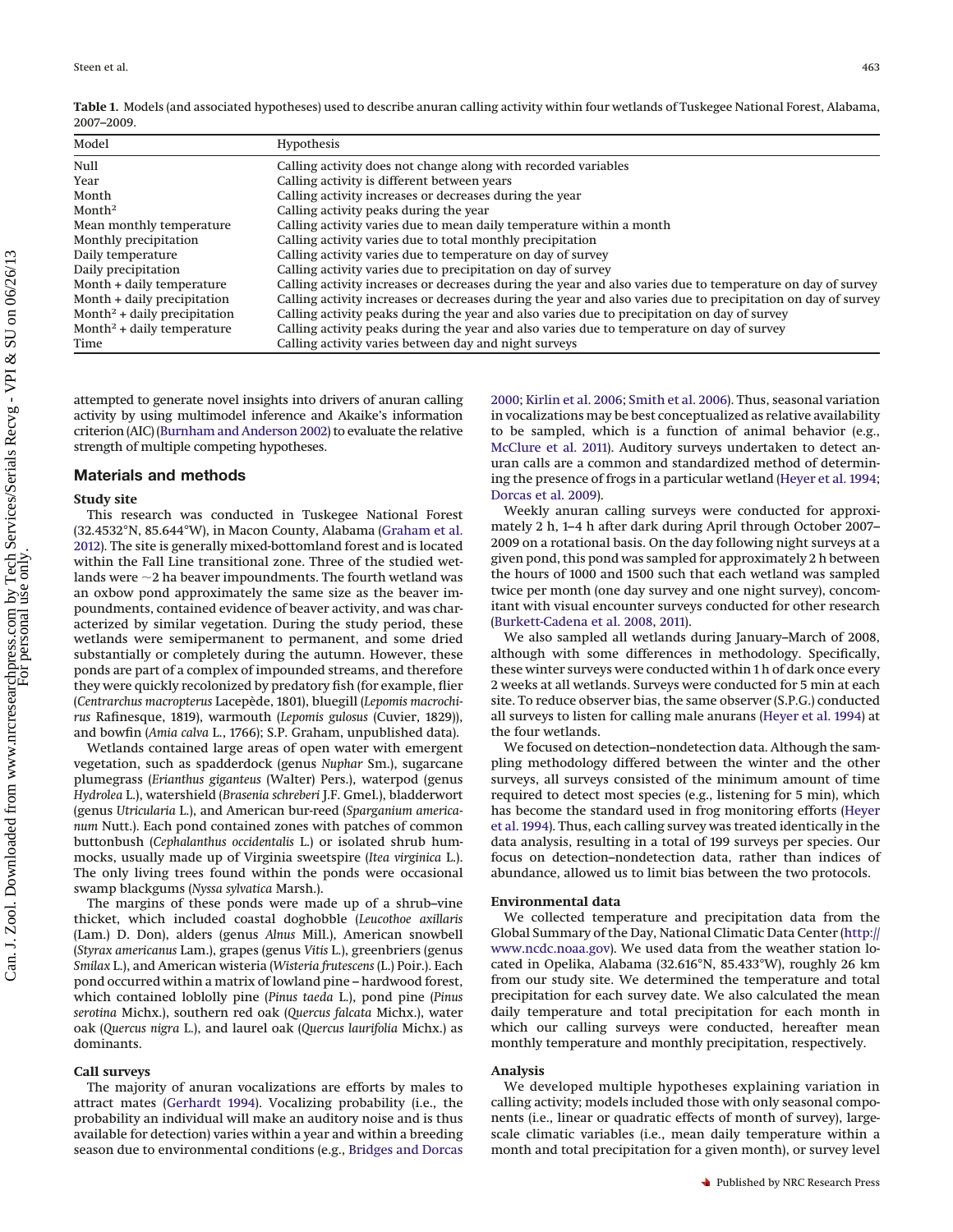<span id="page-2-0"></span>**Fig. 1.** Association between anuran calling activity and month of survey within Tuskegee National Forest, Macon County, Alabama, from January to October, 2007–2009. Graphs are based on predictions for night surveys. Species codes are presented in [Table 2.](#page-3-0)



Can. J. Zool. Downloaded from www.nrcresearchpress.com by Tech Services/Serials Recvg - VPI & SU on 06/26/13<br>For personal use only. Can. J. Zool. Downloaded from www.nrcresearchpress.com by Tech Services/Serials Recvg - VPI & SU on 06/26/13<br>For personal use only.

environmental conditions (i.e., temperature and precipitation on the day of the survey), as well as models containing a combination of the above, and a model including the year in which surveys were conducted [\(Table 1\)](#page-1-0). By including mean monthly temperature and monthly precipitation in a given month in models, we attempted to determine whether a species was likely to be detected during a particular month due to typical weather conditions associated with that month. We considered quadratic effects of month of study as a proxy for photoperiod because of their close relationship. Because anurans call primarily after sunset [\(Dorcas et al. 2009\)](#page-5-21), we included a binary factor indicating whether each survey was conducted during the day or at night (night = 1, day = 0), and also tested a model which only included the factor for time of survey. If month of survey appeared in top models, we interpreted this as evidence for either cyclical endogenous drivers or a seasonal environmental change that we did not explicitly quantify.

We evaluated calling activity using generalized linear mixed models with a binomial distribution and a logit-link or mixed logistic regression [\(Bolker et al. 2009\)](#page-4-1). To correct for repeated measures and different sampling methods, we included random intercepts for a site factor and a season factor that coded for surveys conducted under either summer or winter protocols. We also included a linear effect in all models that included a quadratic effect. We ranked models with AIC adjusted for small-sample size  $(AIC_c)$  [\(Hurvich and Tsai 1989\)](#page-5-24). We then averaged to produce the unconditional coefficient estimates and standard errors used for inference [\(Burnham and Anderson 2002\)](#page-5-13). We used covariates that were within models with  $\Delta AIC_c < 2$  and had 95% unconditional confidence intervals that did not include zero for inference and considered covariates that fit these criteria as significant. We present graphs for these significant covariates only. Because of potential problems associated with low samples sizes or detection, we only analyzed data for species detected on >30 occasions. All analyses were performed using R version 2.13.1 [\(R Development Core](#page-5-25) [Team 2011\)](#page-5-25). We used lme4 [\(Bates et al. 2011\)](#page-4-2) to fit our models using Laplace estimation and MuMIn [\(Barton 2009\)](#page-4-3) for model selection. We based figures on modeled calling activity in March because this was the month when all species were reasonably detectable [\(Fig. 1\)](#page-2-0).

# **Results**

Temperature on the day of survey averaged 20.4  $\degree$ C (SD = 7.25  $\degree$ C, range = 1.9–31 °C) and precipitation on the day of survey averaged 0.19 cm (SD =  $0.54$  cm, range =  $0.0-2.87$  cm). Monthly mean temperature averaged 20.3 °C (SD = 6.6 °C, range = 6.7–28.7 °C) and monthly precipitation averaged 9.0 cm (SD = 5.9 cm, range = 0.33– 22.12 cm). The only highly correlated variables were mean daily temperature and month  $(R^2 = 0.5)$ . We detected 16 species of anurans over the course of our study. However, we detected five species on fewer than 30 surveys so they were excluded from the analyses; these species included the Eastern Narrow-mouthed Toad (*Gastrophryne carolinensis* (Holbrook, 1836)) (15 surveys), Fowler's Toad (*Anaxyrus fowleri* (Hinckley, 1882)) (14 surveys), Squirrel Treefrog (*Hyla squirrela* Bosc, 1800) (8 surveys), Southern Toad (*Anaxyrus terrestris* (Bonnaterre, 1789)) (6 surveys), and Barking Treefrog (*Hyla gratiosa* LeConte, 1857) (3 surveys).

Top models explaining calling activity varied among the species [\(Table 2\)](#page-3-0). Calling activity for Cope's Gray Treefrog (*Hyla chrysoscelis* Cope, 1880), Green Treefrog (*Hyla cinerea* (Schneider, 1799)), Southern Cricket Frog (*Acris gryllus* (LeConte, 1825)), Pine Woods Treefrog (*Hyla femoralis* Bosc, 1800), Spring Peeper (*Pseudacris crucifer* (Wied-Neuwied, 1838)), Upland Chorus Frog (*Pseudacris ferarium* (Baird, 1854)), American Bullfrog (*Lithobates catesbeianus* (Shaw, 1802)), and Southern Leopard Frog (*Lithobates sphenocephalus* (Cope, 1886)) was influenced by month of survey [\(Fig. 1\)](#page-2-0). Of these species, *H. femoralis* and *P. crucifer* were also influenced by mean monthly temperature [\(Fig. 2\)](#page-3-1), *A. gryllus* was also influenced by monthly precipitation [\(Fig. 3\)](#page-3-2), and *L. sphenocephalus* was also influenced by mean monthly temperature and daily precipitation [\(Figs. 3,](#page-3-2) [4\)](#page-4-1). Calling activity for the Bird-voiced Treefrog (*Hyla avivoca* Viosca, 1928) was only significantly influenced by mean monthly temperature [\(Fig. 2\)](#page-3-1), calling activity for Eastern Cricket Frog (*Acris crepitans* (Baird, 1854)) was only influenced by monthly precipitation (detection rates for this species were too low to include within a figure), and calling activity for Green Frog (*Lithobates clamitans* (Latreille, 1801)) was only influenced by temperature on the day of survey [\(Fig. 5\)](#page-4-4).

## **Discussion**

Because many amphibians rely on ephemeral environmental conditions for successful reproduction, we expected some degree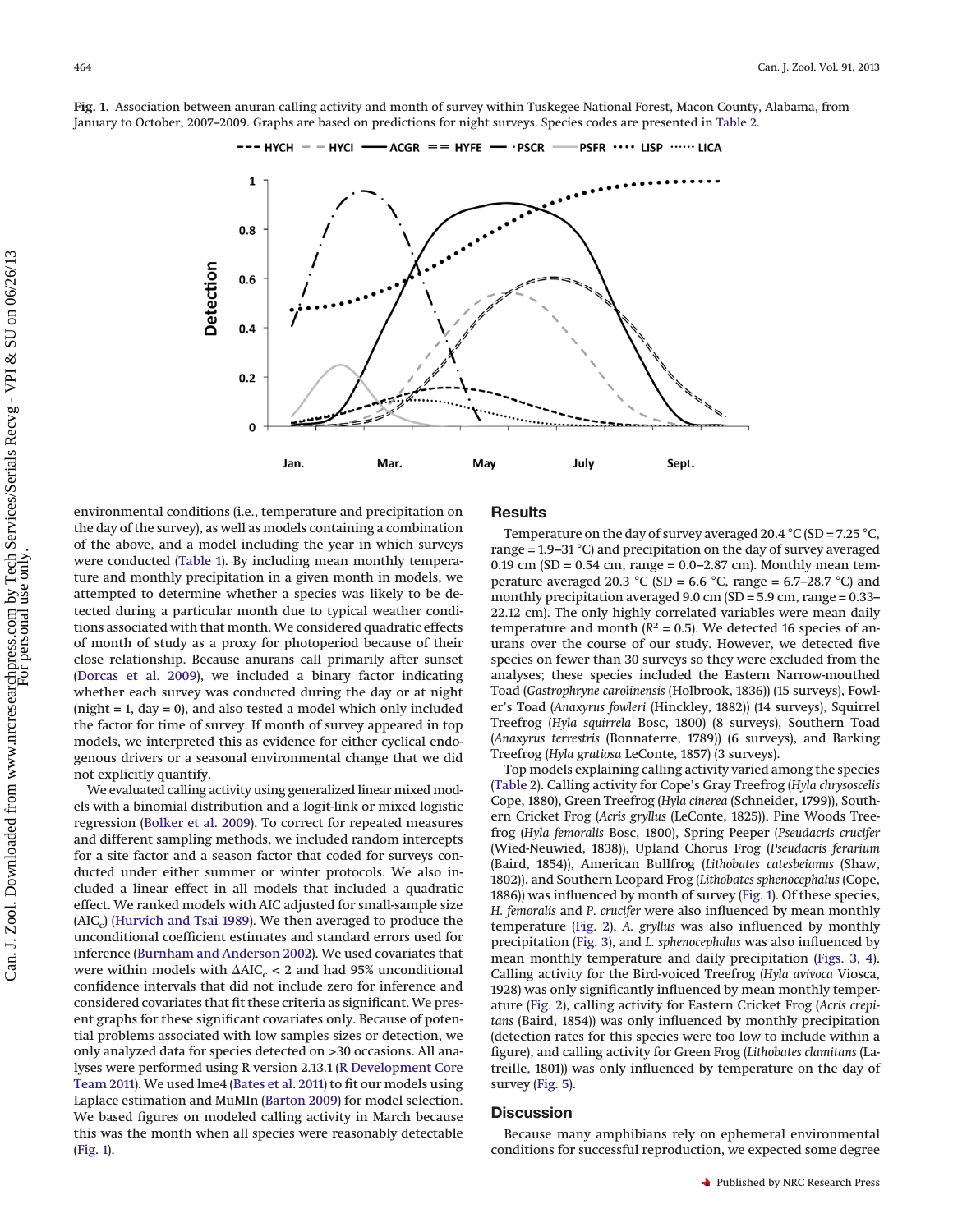<span id="page-3-3"></span><span id="page-3-1"></span>

|                                     |                      | Intercept          |                                 | Month                |       | Month <sup>2</sup> |       | Daily<br>temperature |       | Monthly<br>temperature |          | Monthly<br>precipitation |       | Daily<br>precipitation |          | Nocturnal<br>surveys     |       |
|-------------------------------------|----------------------|--------------------|---------------------------------|----------------------|-------|--------------------|-------|----------------------|-------|------------------------|----------|--------------------------|-------|------------------------|----------|--------------------------|-------|
| <b>Species</b>                      | No. of<br>detections | $\beta$ (SE)       |                                 | $w_i$ , $\beta$ (SE) | $W_i$ | $\beta$ (SE)       | $W_i$ | $\beta$ (SE)         | $W_i$ | $\beta$ (SE)           | $W_i$    | $\beta$ (SE)             | $W_i$ | $\beta$ (SE)           | $W_i$    | $\beta$ (SE)             | $W_i$ |
| Acris gryllus (ACGR)                | 103                  | $-11.47(1.93)$ *   | $\overline{\phantom{m}}$        | $4.57(0.75)^*$ 1     |       | $-0.42(0.06)^*$ 1  |       | 0.03(0.09)           | 0.16  | $0.02(0.04)$ 0         |          | $0.06(0.03)^*$ 0         |       | 0.74(0.62)             | 0.4      | $1.29(0.46)^*$ 1         |       |
| Lithobates clamitans (LICL)         | 81                   | $-8.43(4.47)$      | $\overline{\phantom{a}}$        | $-0.45(1.17)$        |       | $-0.07(0.13)$      | 0.32  | $0.24(0.09)^*$ 0.91  |       | $0.03(0.05)$ 0         |          | $0.04(0.03)$ 0           |       | 0.09(0.37)             |          | $0.32$ 3.54 $(0.52)^*$ 1 |       |
| Hyla cinerea (HYCI)                 | 78                   | $-13.73(2.62)^{*}$ | $\hspace{0.1mm}-\hspace{0.1mm}$ | $4.49(1.21)^*$       |       | $-0.41(0.09)^*$ 1  |       | 0.15(0.09)           | 0.5   | $0.03(0.04)$ 0         |          | $0.04(0.03)$ 0           |       | 0.22(0.36)             | 0.15     | $1.6(0.41)^*$ 1          |       |
| Hyla avivoca (HYAV)                 | 77                   | 0.21(3.12)         | $\overline{\phantom{m}}$        | $-0.48(0.84)$        |       | $-0.09(0.07)$      | 0.41  | 0.05(0.08)           | 0.26  | $-0.16(0.04)^*$ 0      |          | $0.03(0.02)$ 0           |       | 0.14(0.37)             | 0.2      | $1.27(0.43)^*$ 1         |       |
| Acris crepitans                     | 56                   | $-8.83(6.37)$      | $\overline{\phantom{a}}$        | 1.41(1.74)           |       | $-0.22(0.11)$      | 0.78  | $-0.11(0.11)$        | 0.27  | $-0.08(0.05)$ 0        |          | $0.07(0.03)^*$ 0.35      |       | 0.49(0.35)             | $\bf{0}$ | $1.68(0.45)^*$ 1         |       |
| Pseudacris crucifer (PSCR)          | 46                   | $-17.94(9.49)$     | $\hspace{0.1mm}-\hspace{0.1mm}$ | $15.15(7.69)^*$ 1    |       | $-3.02(1.54)^*$ 1  |       | $-0.16(0.16)$        | 0.08  | $-0.38(0.06)^*$ 0      |          | $0(0.06)$ 0              |       | 2.24(1.28)             | 0.79     | $5.43(3.38)$ 1           |       |
| Lithobates<br>sphenocephalus (LISP) | 45                   | $-1.4(1.64)$       |                                 | $-0.14(0.44)$ 0.18   |       | $0.08(0.04)^*$     | 0.02  | $-0.04(0.05)$        | 0.08  | $-0.17(0.03)^*$ 0.18   |          | 0.06(0.04)               | 0.16  | $0.71(0.35)^{*}$       | 0.36     | $1.35(0.56)^*$ 0.98      |       |
| Lithobates catesbeianus<br>(LICA)   | 43                   | $-8.81(4.49)^*$ —  |                                 | 2.24(1.98)           |       | $-0.31(0.07)^{*}$  | 0.72  | 0.05(0.1)            | 0.26  | $-0.1(0.05)$ 0         |          | $-0.02(0.03)$ 0          |       | $-0.22(0.42)$          | 0.21     | $2.72(0.57)^*$ 1         |       |
| Hyla chrysoscelis (HYCH)            | 38                   | $-7.76(3.34)^*$ —  |                                 | 2.11(1.45)           |       | $-0.25(0.07)^{*}$  | 0.81  | 0.03(0.09)           | 0.23  | $-0.04(0.05)$ 0        |          | $0.02(0.03)$ 0           |       | $-0.28(0.44)$          | 0.23     | $1.55(0.47)^*$ 1         |       |
| Hyla femoralis (HYFE)               | 33                   | $-13.03(3.63)^*$ — |                                 | $3.68(1.27)^*$       | 0.96  | $-0.29(0.1)^{*}$   | 0.96  | $-0.07(0.1)$         | 0.23  | $0.18(0.05)^*$ 0.03    |          | $-0.05(0.03)$ 0          |       | 0.34(0.37)             | 0.25     | $1.63(0.51)^*$ 1         |       |
| Pseudacris feriarum (PSFR)          | 31                   | –11.32 (8.47)      | $\hspace{0.1mm}-\hspace{0.1mm}$ | $7.59(2.78)^*$       | 0.92  | $-1.84(0.55)$ *    | 0.88  | 0.22(0.13)           | 0.46  | 0.18(0.14)             | $\Omega$ | 0.22(0.14)               | 0.01  | 2.65(4.72)             | 0.21     | 2.41(1.6)                | 0.99  |

**Note:** An asterisk indicated that the 95% confidence intervals did not overlap with zero. Codes for each species are in parentheses next to scientific name. Common names are as follows in order of appearance in the table: Southern Cricket Frog, Acris gryllus; Green Frog, Lithobates clamitans; Green Treefrog, Hyla cinerea; Bird-voiced Treefrog, Hyla avivoca; Eastern Cricket Frog, Acris crepitans; Spring Peeper, Pseudacris crucifer Leopard Frog, Lithobates sphenocephalus; American Bullfrog, Lithobates catesbeianus; Cope's Gray Treefrog, Hyla chrysoscelis; Pine Woods Treefrog, Hyla femoralis; Upland Chorus Frog, Pseudacris feriarum.

important variable. This suggests that for at least these four speimportant variable. This suggests that for at least these four spe*celis*, anuran vocalization for most species. For four species (*H. chrysos*calling activity for only two species calling activity for only two species. Within this study, season was an important factor influencing Within this study, season was an important factor influencing *H. cinerea*, *L. catesbeianus*, and *P. ferarium*), it was the only

cyclical on an annual basis. Our results suggest different species<br>respond to different cues, and sometimes a combination thereof,<br>when initiating reproductive activity. However, weather condi-<br>tions on the day of calling of change in male vocalization to correspond to variation in the environmental conditions most important to facilitating reproduction for a given species. By decoupling season (i.e., month), environmental conditions assoc tions on the day of calling surveys were important influences of when initiating reproductive activity. However, weather condirespond to different cues, and sometimes a combination thereof, cyclical on an annual basis. Our results suggest different species given month, or whether breeding activity is endogenous and (or) given month, or whether breeding activity is endogenous and (or) mental conditions on a given day, environmental conditions for a mental conditions on a given day, environmental conditions for a important influences of calling activity. Thus, we could evaluate<br>whether anuran calling activity was best predicted by environwhether anuran calling activity was best predicted by environimportant influences of calling activity. Thus, we could evaluate uating multiple working hypotheses, we were able to identify environmental conditions on the day of a given survey while evalenvironmental conditions associated with a given month, and duction for a given species. By decoupling season (i.e., month), environmental conditions most important to facilitating reproof change in male vocalization to correspond to variation in the

<span id="page-3-2"></span>

**Fig. 3.** Association between Southern Cricket Frog (Acris gryllus)<br>calling activity and mean monthly precipitation within Tuskegee<br>National Forest, Macon County, Alabama, from January to October,<br>National Forest, Macon Co Association between Southern Cricket Frog (*Acris gryllus*) 2007–2009. This relationship was also significant for Eastern Cricket<br>Frog (Acris crepitans), but detection rates were too low to graph 2007–2009. This relationship was also significant for Eastern Cricket National Forest, Macon County, Alabama, from January to October, calling activity and mean monthly precipitation within Tuskegee *Acris crepitans*), but detection rates were too low to graph



**Fig. 2.** Association between anuran calling activity and mean monthly temperature and within Tuskegee National Forest, Macon County, Alabama, from January to October, 2007–2009. Species codes are codes are presented in County, Alabama, from January to October, 2007–2009. Species monthly temperature and within Tuskegee National Forest, Macon Association between anuran calling activity and mean  $\begin{bmatrix} \text{presented in Table 2.} \end{bmatrix}$  $\begin{bmatrix} \text{presented in Table 2.} \end{bmatrix}$  $\begin{bmatrix} \text{presented in Table 2.} \end{bmatrix}$ 

465



month regardless of environmental conditions. This may be the cies, anuran reproduction is largely cyclical, recurring in a given

of environmental conditions.

is largely cyclical, recurring in a<br>commental conditions. This may t

<span id="page-3-0"></span>be l given p.

cies, anuran reproduction<br>month regardless of envir

 $\blacktriangleright$ 

**Detection** 

 $\mathsf{L}^0$  $\overline{\mathbf{c}}$ ິລ 0.4 **0.5** 9.0  $\mathfrak{c}_0$  $0.8$  $\mathbf{c}$ 

 $\overline{\mathscr{C}}$  $\prime$ 

-HYFE ...... PSCR

 $\mathbf{I}$ 

 $N$ 

ESP

 $\circ$ 

 $\overline{\phantom{a}}$ 

12

5

21

 $\mathcal{U}$ 

 $\left| \begin{array}{c} \frac{1}{2} \\ \frac{1}{2} \end{array} \right|$ 26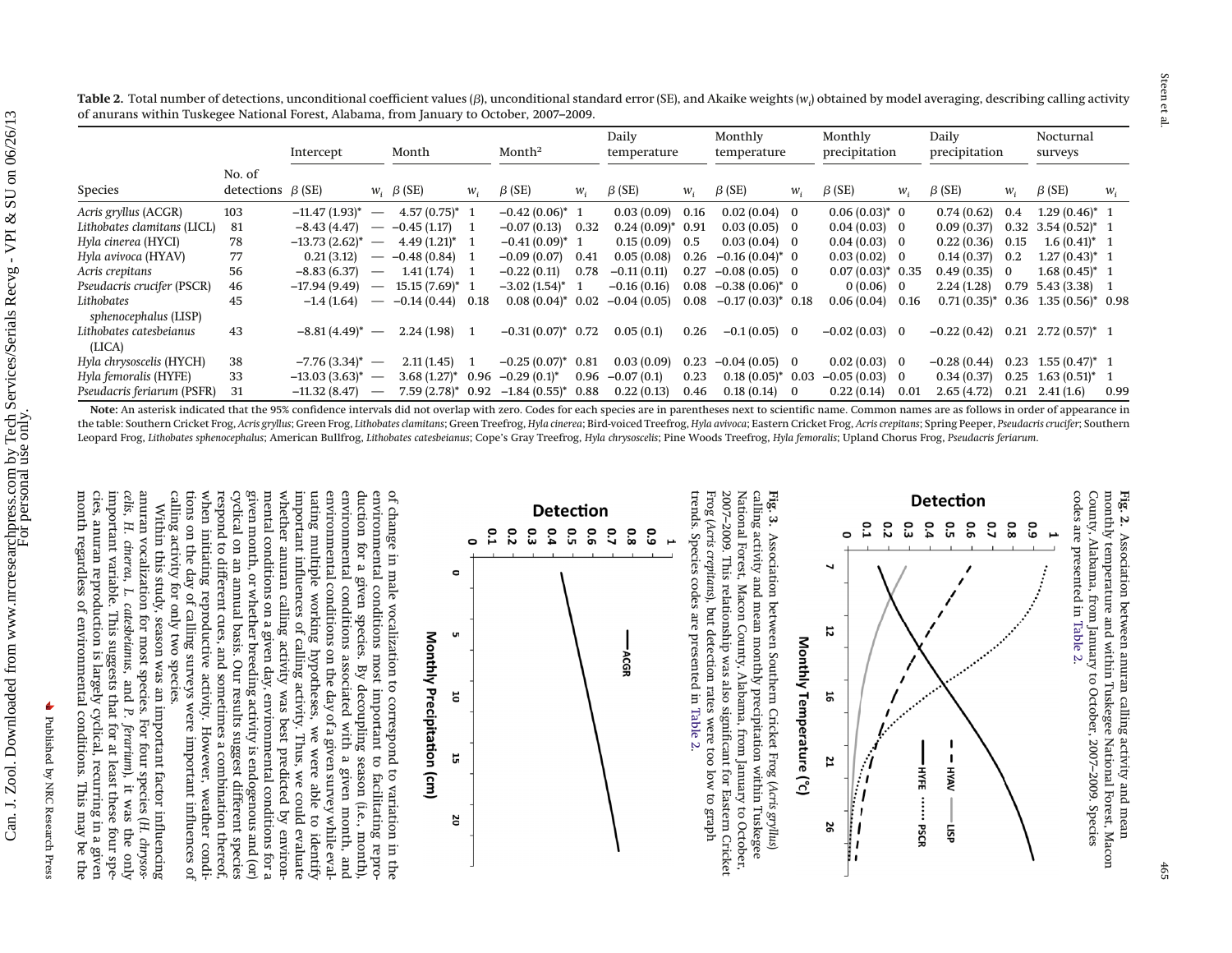<span id="page-4-1"></span>

<span id="page-4-4"></span>**Fig. 5.** Association between Green Frog (*Lithobates clamitans*) calling activity and temperature on the day of survey within Tuskegee National Forest, Macon County, Alabama, from January to October, 2007–2009. Species codes are presented in [Table 2.](#page-3-0)



case if reproductive activity was influenced solely by endogenous factors (e.g., hormones; [Rastogi et al. 2005\)](#page-5-26) or by a seasonal driver such as photoperiod [\(Bradshaw and Holzapfel 2007\)](#page-5-27); we are unable to distinguish between these two potentials. Because some of the species significantly influenced by month of survey were also influenced by environmental conditions associated with a given month, our results suggest that a combination of both seasonal or endogenous drivers and short-term environmental conditions influence the timing of calling activity. Based on peaks in calling behavior [\(Fig. 1\)](#page-2-0), we can characterize some frogs within the assemblage that we sampled as either winter (*P. crucifer* and *P. ferarium*), spring (*L*. *catesbeianus*), late-spring to summer (*A. gryllus*, *H. chrysoscelis*, *H. cinerea*, *H. femoralis*), or fall to winter (*L. sphenocephalus*) breeders.

Most species within our study site were prolonged breeders with relatively consistent breeding activity throughout their reproductive season [\(Saenz et al. 2006\)](#page-5-3). These prolonged breeders have been suggested to be relatively unaffected by short-term weather patterns (e.g., [Bevier 1997;](#page-4-5) [Oseen and Wassersug 2002\)](#page-5-6). Anurans that use wetlands with hydroperiods that fluctuate largely due to patterns of precipitation, a characteristic of many species inhabiting tropical regions that experience discrete wet and dry seasons, are likely to be more influenced by rainfall (e.g., [Aichinger 1987;](#page-4-6) [Donnelly and Guyer 1994;](#page-5-28) [Prado et al. 2005\)](#page-5-29). In our

study area, species that depend largely on temporary and fishless wetlands, such as *H*. *gratiosa*, may be more dependent on precipitation for forming these other wetlands. Rain may also elicit movements of anurans from terrestrial refugia to breeding ponds [\(Obert 1976\)](#page-5-30), but many of the species included in this study reside within, or in close proximity to, wetlands.

Future research may reveal whether unmeasured environmental factors may influence reproductive activity of anurans at our study site. For example, lunar cycles and water temperature have been shown to influence timing of amphibian reproductive behavior [\(Oseen and Wassersug 2002;](#page-5-6) [Grant et al. 2009\)](#page-5-31). Environmental influences on survival (of any life stage) may also influence the timing of adult breeding seasons. In addition, calling [\(Brooke](#page-5-32) [et al. 2000;](#page-5-32) [Oseen and Wassersug 2002\)](#page-5-6) or simply presence of conspecific species [\(Henzi et al. 1995;](#page-5-33) [Murphy 1999\)](#page-5-34) may influence calling rates. Future studies of these species may indicate whether calling activity is influenced by the presence of conspecifics [\(Loftus-Hills and Littlejohn 1992\)](#page-5-35). However, variation in calling intensity should not affect our results due to our focus on presence–absence data. Finally, some species may call at different times of the night depending on the season [\(Bridges and Dorcas](#page-5-16) [2000\)](#page-5-16). Thus, it is possible that we failed to detect a species that was active during a time outside of our sampling protocol. This would result in a biased impression of breeding season.

There are opportunities to improve upon our study design with the potential for better inference. Although our study was relatively long term, wetlands were sampled only twice per month. Future studies should sample wetlands more intensively, allowing for a greater range of environmental conditions to be encompassed within the samples for a given month. Automated recording devices may facilitate this greater sampling effort (e.g., [Steelman and Dorcas 2010\)](#page-5-12). Similarly, we only sampled amphibians during one winter. Repeating our methodology in multiple winters would allow us to ensure that we did not sample in an atypical year. Collecting weather information at the study site, instead of a nearby weather station, may also improve inference.

Previous studies of anuran assemblages have placed species into multiple categories based on their reproductive strategies and suggested complex relationships existed between calling phenology and season and weather conditions (e.g., [Bertoluci and](#page-4-7) [Rodrigues 2002;](#page-4-7) [Oseen and Wassersug 2002;](#page-5-6) [Saenz et al. 2006\)](#page-5-3). Our results from a diverse frog assemblage inhabiting a relatively permanent wetland complex corroborate the need for multiple categorizations that incorporate season and environmental conditions at multiple temporal scales.

## **Acknowledgements**

E.P. Cox and Auburn University librarians provided assistance obtaining references. G. Sorrell, K. Gray, and M. Connell assisted with fieldwork. C. Guyer, J. Stiles, S. Stiles, D. Laurencio, D. Alix, C. Romagosa, B. Folt, and J. Godwin provided helpful discussion on the topic. M. Dorcas and the Davidson College Herpetology Laboratory provided comments on an earlier draft of the manuscript.

## <span id="page-4-6"></span>**References**

- Aichinger, M. 1987. Annual activity patterns of anurans in a seasonal neotropical environment. Oecologia, **71**(4): 583–592. doi[:10.1007/BF00379302.](http://dx.doi.org/10.1007/BF00379302)
- <span id="page-4-3"></span>Barton, K. 2009. MuMIn: multi-model inference. R package version 0.12. 2/r18. Available from <http://R-Forge.R-project.org/projects/mumin/> [accessed 5 January 2009].
- <span id="page-4-2"></span>Bates, D., Maechler, M., and Bolker, B. 2011. lme4: Linear mixed-effects models using S4 classes. R package version 0.999375-42. Available from [http://](http://CRAN.R-project.org/package=lme4) [CRAN.R-project.org/package=lme4](http://CRAN.R-project.org/package=lme4) [accessed 3 February 2011].
- <span id="page-4-7"></span>Bertoluci, J., and Rodrigues, M.T. 2002. Seasonal patterns of breeding activity of Atlantic Rainforest anurans at Boracéia, southeastern Brazil. Amphib.- Reptilia, **23**(2): 161–167. doi[:10.1163/156853802760061804.](http://dx.doi.org/10.1163/156853802760061804)
- <span id="page-4-5"></span>Bevier, C.R. 1997. Breeding activity and chorus tenure of two neotropical hylid frogs. Herpetologica, **53**(3): 297–311.
- <span id="page-4-0"></span>Blair, W.F. 1961. Calling and spawning seasons in a mixed population of anurans. Ecology, **42**(1): 99–110. doi[:10.2307/1933272.](http://dx.doi.org/10.2307/1933272)